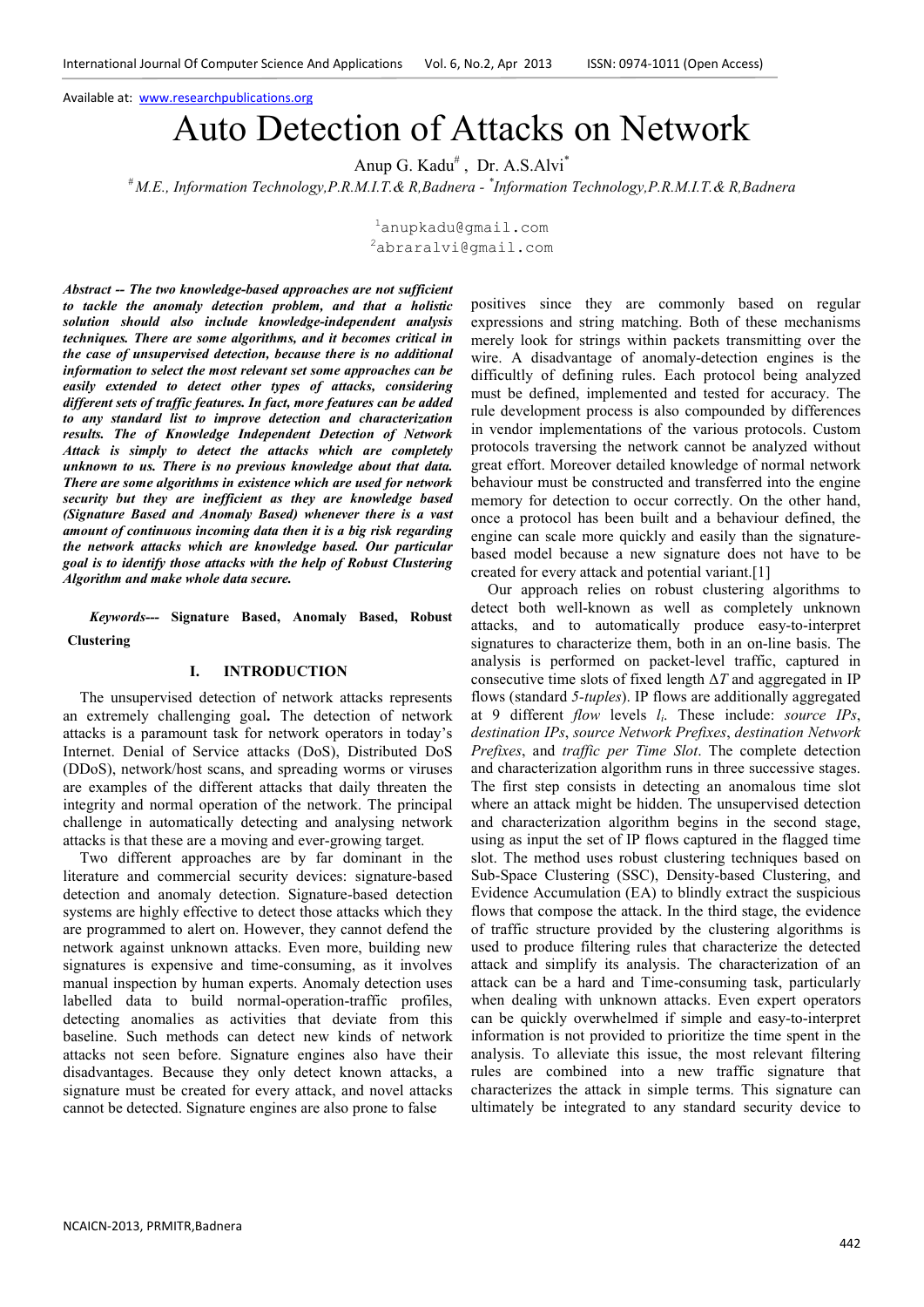## Available at: www.researchpublications.org

detect the attack in the future, which constitutes a major step towards autonomous security: in a nutshell, our algorithm automatically produces new signatures without any previous data about traffic or knowledge about the attack. [2]

#### **II. RELATED WORK AND BACKGROUND**

Two different approaches are by far dominant in current research literature and commercial detection systems: signature-based detection and anomaly detection. Signaturebased detection is the de-facto approach used in standard security devices such as IDSs, IPSs, and firewalls. When an attack is discovered, generally after its occurrence during a diagnosis phase, the associated anomalous traffic pattern is coded as a signature by human experts, which is then used to detect a new occurrence of the same attack. Signature-based detection methods are highly effective to detect those attacks which they are programmed to alert on. However, they cannot defend the network against new attacks, simply because they cannot recognize what they do not know.[3][4]

In addition, building new signatures is a resourcesconsuming task, as it involves manual traffic inspection by human experts. On the other hand, anomaly detection uses labelled data to build normal- operation-traffic profiles, detecting anomalies as activities that deviate from this baseline. Such methods can detect new kinds of network attacks not seen before. Nevertheless, anomaly detection requires training for profiling, which is time- consuming and depends on the availability of purely anomaly-free traffic data sets. Labelling traffic as anomaly-free is not only time consuming and expensive, but also prone to errors in the practice, since it is difficult to guarantee that no anomalies are buried inside the collected data. In addition, it is not easy to keep an accurate and up-to-date normal-operation profile. Our thesis is that these two knowledge-based approaches are not sufficient to tackle the anomaly detection problem, and that a holistic solution should also include knowledge-independent analysis techniques. To this aim we propose UNADA, an Unsupervised Network Anomaly Detection Algorithm that detects network traffic anomalies without relying on signatures, training, or labelled traffic of any kind. Based on the observation that network traffic anomalies are, by definition, sparse events that deviate markedly from the majority of the traffic, UNADA relies on robust clustering algorithms to detect outlying traffic flows.[5]

# **III. ALGORITHM**

Algorithm define the specific steps as follows:

Log File-

| <b>UDP</b> | 342  | 0.0.0.0 255.255.255.255       | 68 | 67 | $[2013.01.18 - 12:02:39.168]$         |
|------------|------|-------------------------------|----|----|---------------------------------------|
| <b>HDP</b> | 342  | 0.0.0.0 255.255.255.255       | 68 | 67 | $2013, 01, 18 - 12; 02; 43, 172$      |
| UDP        | 342  | 0.0.0.0.255.255.255.255       | 68 | 67 | $2013.01.18 - 12.02:50.174$           |
| <b>UDP</b> | 342. | 0.0.0.0 255.255.255.255       | 68 | 67 | 2013.01.18 - 12:03:05.189             |
| UDP        | 342  | 0.0.0.0.255.255.255.          | 68 | 67 | 2013.01.18 - 12:03:38.1947            |
| <b>UDP</b> | 342  | 0.0.0.0 255.255.255.255       | 68 | 67 | 2013.01.18 - 12:03:41.201             |
| UDP        | 342  | 0.0.0.0 255.255.255.255       | 68 | 67 | $2013.01.18 - 12.03:48.208$           |
| <b>UDP</b> | 342  | 255.255.255.255<br>0.0.0.0    | 68 | 67 | 2013.01.18 - 12:04:05.210             |
| UDP        | 342  | 255.255.255.255<br>0.0.0.0    | 68 | 67 | $-12:09:40.223$<br>2013.01.18         |
| UDP        | 342  | 255.255.255.255<br>0.0.0.0    | 68 | 67 | 2013.01.18 - 12:09:44.232             |
| upe        | 342  | 255.255.255<br>0.0.0.0        | 68 | 67 | 2013.01.18 - 12:09:51.244             |
| UDP        | 342  | 0.0.0.0 255.255.255.255       | 68 | 67 | $2013.01.18 -$<br>12:10:07.256]       |
| <b>UDP</b> | 342  | 0.0.0.0 255.255.255.255       | 68 | 67 | $2013.01.18 - 12:10:38.264$           |
| <b>UDP</b> | 342  | 0.0.0.0 255.255.255.255       | 68 | 67 | 2013.01.18 - 12:10:42.276             |
| UDP        | 342  | 255.255.255.255<br>0.0.0.0    | 68 | 67 | $-12:10:50.282$<br>2013.01.18         |
| <b>UDP</b> | 342  | 0.0.0.0 255.255.255.255       | 68 | 67 | $2013.01.18 - 12:11:07.285$           |
| UDP        | 342  | 255.255.255<br>0.0.0.0        | 68 | 67 | $2013.01.18 - 12:16:33.303$           |
| <b>UDP</b> | 342  | 0.0.0.0 255.255.255.255       | 68 | 67 | $2013.01.18 - 12:16:37.306$           |
| UDP        | 342  | 0.0.0.0.255.255.255.255       | 68 | 67 | $2013.01.18 - 12:16:45.313$           |
| <b>UDP</b> | 342  | 0.0.0.0 255.255.255.255       | 68 | 67 | 2013.01.18 - 12:17:02.324             |
| UDP        | 342  | 255.255.255.255<br>0.0.0.0    | 68 | 67 | 2013.01.18 - 12:17:34.339]            |
| UDP        | 342  | 0.0.0.0<br>255.255.255.255    | 68 | 67 | 2013.01.18 - 12:17:38.345             |
| UDP        | 342  | 255.255.255<br>255<br>0.0.0.0 | 68 | 67 | 2013.01.18 - 12:17:45.353             |
| <b>UDP</b> | 342  | 255.255.255.255<br>0.0.0.0    | 68 | 67 | 2013.01.18 - 12:18:00.368             |
| <b>UDP</b> | 342  | 255.255.255.255<br>0.0.0.0    | 68 | 67 | 12:23:19.389]<br>2013.01.18<br>$\sim$ |
| UDP        | 342  | 255.255.255.255<br>0, 0, 0, 0 | 68 | 67 | 2013.01.18 - 12:23:23.395             |
| upe        | 342  | 255.255.255.255<br>0.0.0.0    | 68 | 67 | $-12:23:32.409$<br>2013.01.18         |
| <b>UDP</b> | 342  | 0.0.0.0<br>255.255.255.255    | 68 | 67 | $2013.01.18 -$<br>12:23:47.419        |
| <b>UDP</b> | 342  | 255.255.255<br>0.0.0.0        | 68 | 67 | 2013.01.18 - 12:24:19.426             |
| UDP        | 342  | 255.255.255.255<br>0.0.0.0    | 68 | 67 | 12:24:23.432]<br>2013.01.18<br>×      |
| UDP        | 342  | 0.0.0.0 255.255.255.255       | 68 | 67 | 2013.01.18<br>$-12:24:31.433$         |
| <b>UDP</b> | 342  | 0.0.0.0 255.255.255.255       | 68 | 67 | 2013.01.18 - 12:24:47.435             |

We have to create log file which contain the specific feature of the data.

We can create log file both by using software and hardware is on our choice and we create log by using software.

Then we have find out the data flow in the log file weather it may maximum or not.

Apply sliding time windowing scheme for specific amount of time .

Aggregation process for traffic flow

we have created feature space matrix

 $X(1)$ =[sip dip sp dp nsip/ndip y(1)/ndip]

 $II<sup>ly</sup>$  we have to create feature space matrices for all time windows data set.

i.e.,  $X = \theta(x1, x2, \dots, xn)$ 

And then apply clustering algorithm and declare smallest group of cluster as outlier.

Detect outlier using outlier detection algorithm.